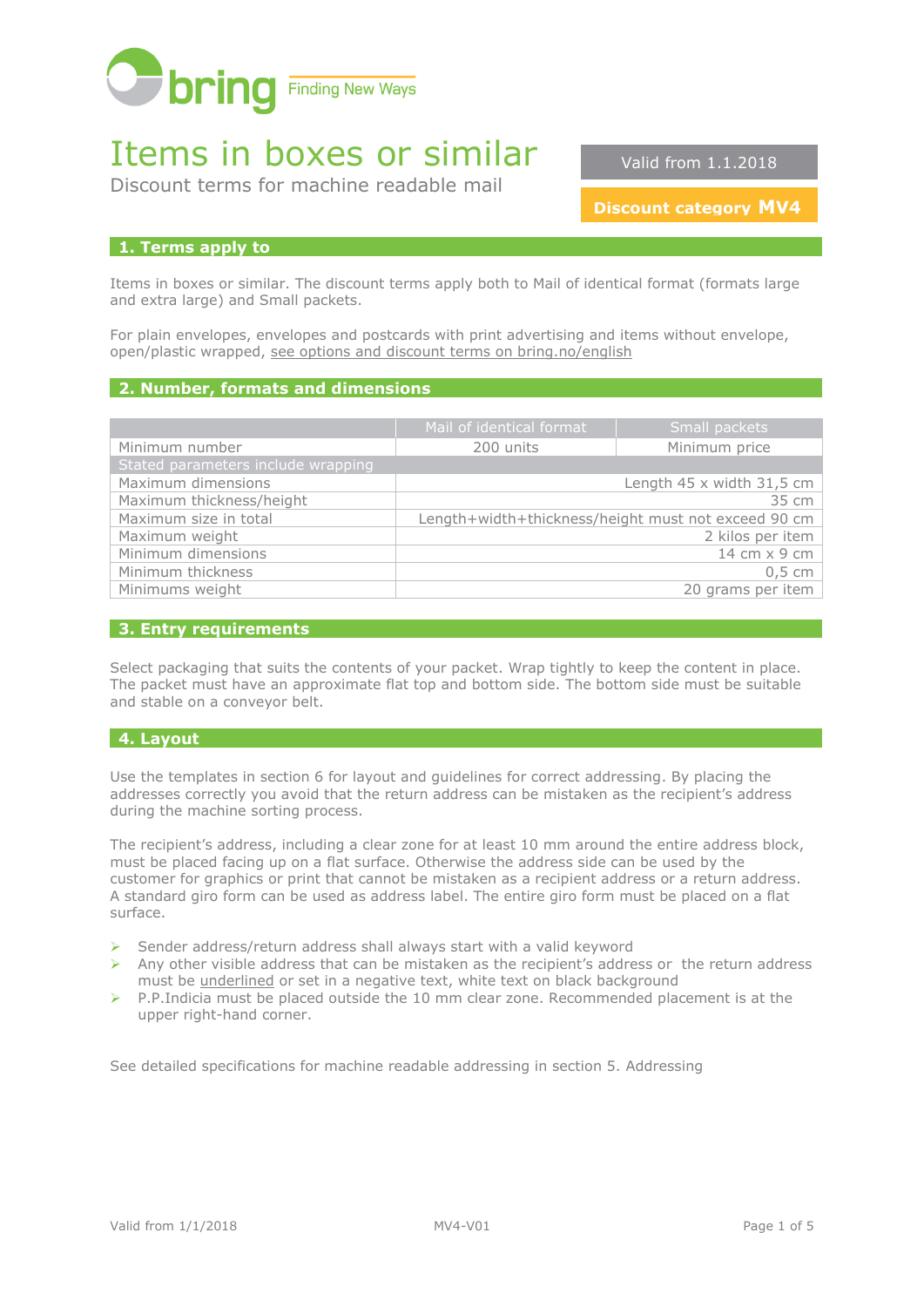| 5. Addressing                              |                                                                                                                                                                                                                                                                                                                                                                                                                                                                                                                                                                                                                                                                                                                                                                                                                                                                                                                               |  |
|--------------------------------------------|-------------------------------------------------------------------------------------------------------------------------------------------------------------------------------------------------------------------------------------------------------------------------------------------------------------------------------------------------------------------------------------------------------------------------------------------------------------------------------------------------------------------------------------------------------------------------------------------------------------------------------------------------------------------------------------------------------------------------------------------------------------------------------------------------------------------------------------------------------------------------------------------------------------------------------|--|
| <b>Recipient's</b><br>address              | The recipient's address must be at least 2 lines<br>⋗<br>All lines must be set with a straight left margin<br>➤<br>$\blacktriangleright$<br>All lines must have the same line spacing of 1 or 1.5. No double line spacing or<br>open/blank lines. See template in 6 f)<br>Space between the words must be 1 or 2 space bars<br>⋗<br>Customer number, Electronic Address Updating or a similar customer ID must<br>⋗<br>always be put at the top of the address lines                                                                                                                                                                                                                                                                                                                                                                                                                                                          |  |
| Typeface/fonts and<br>font size            | The following typefaces/fonts and sizes must be used<br>$\triangleright$ Arial - font size 10 - 20<br>Courier New - font size 10 - 20<br>$\blacktriangleright$<br>$\triangleright$ Verdana - font size 9 - 20<br>$\triangleright$ Fonts and font size must be the same in the entire address<br>$\blacktriangleright$<br><b>Bold</b> , Italic or <i>underlined</i> text is not permitted                                                                                                                                                                                                                                                                                                                                                                                                                                                                                                                                      |  |
| Print colour                               | The address must be in dark print on white or very light coloured background                                                                                                                                                                                                                                                                                                                                                                                                                                                                                                                                                                                                                                                                                                                                                                                                                                                  |  |
| The address field                          | There must be a clear zone of minimum 10 mm around the entire address block<br>The clear zone must be white, without any text, numbers or graphics<br>➤<br>If the address is placed in a window, the entire address and the clear zone of<br>10 mm must be visible and placed in a way that prevents it from sliding away<br>from the window.<br>If the window cut out is too small to include the clear space, the wrapping<br>➤<br>must be either white or very light coloured around the window cut out<br>If the address field are framed with an unbroken line, the frame must be drawn<br>➤<br>with at least 10 mm clearance to the address<br>If using a giro in a window, only the forms "Steer Angles" and the text "Betalt<br>➤<br>av" are accepted in free zone / address window.<br>A standard giro form can be used as address label as long as the entire form is<br>➤<br>visible and placed on a flat surface. |  |
|                                            | Recommended placement is with a straight margin to the left edge of the item                                                                                                                                                                                                                                                                                                                                                                                                                                                                                                                                                                                                                                                                                                                                                                                                                                                  |  |
| Address labels<br>Keywords                 | Brukes nøkkelord i mottakeradressen skal det plasseres over mottakers navn<br>$\triangleright$ Rett venstre marg og samme linjeavstand som i adressefeltet<br>> Samme skrifttype/skriftstørrelse som i mottakeradressen<br>Eventuelt kundenummer/-identifikasjon skal stå over nøkkelordet<br>➤<br>Approved keywords:   Adressat   Mottaker   Til/To                                                                                                                                                                                                                                                                                                                                                                                                                                                                                                                                                                          |  |
| <b>Return address</b><br>(Senders address) | The back of the item is the preferred placement of the return address. If placed on<br>the face the alternatives are:<br>Directly above or pulled to the right of the recipient's address<br>➤<br>To the right of the recipient's address with a clear space of minimum 20 mm to<br>⋗<br>the recipient's address.<br>Directly under or pulled to the right of the recipients address<br>⋗                                                                                                                                                                                                                                                                                                                                                                                                                                                                                                                                     |  |
| Key Words                                  | The return address shall always start with a keyword to avoid that the return<br>address can be mistaken as the recipient's address. Choose one of two options:<br>1. In one line separated by comma - Keyword, (alt. Keyword:) recipient, street<br>address.<br>2. If set in multiple lines, the keyword is placed above the address with a straight<br>left margin and with the same line spacing.                                                                                                                                                                                                                                                                                                                                                                                                                                                                                                                          |  |
|                                            | Returadresse<br>Returadr<br>Retur Adr<br>Approved<br>Avsender<br>keywords<br>Sender<br>Retur<br>Fra/From<br>Return to                                                                                                                                                                                                                                                                                                                                                                                                                                                                                                                                                                                                                                                                                                                                                                                                         |  |
| Typeface/fonts and<br>font size            | Fonts and font size bust be the same in the entire return address, keyword included<br>Font size should be smaller than the one used on the recipient's address<br>➤<br><b>Bold, Italic and negative fonts as well as text with underlining can be used for</b><br>⋗<br>the entire return address, not partly                                                                                                                                                                                                                                                                                                                                                                                                                                                                                                                                                                                                                 |  |
| <b>Correct address</b>                     | A full and accurate address, complete with the postcode, helps us deliver your mail<br>quickly and safely. See How to address your Norwegian mail                                                                                                                                                                                                                                                                                                                                                                                                                                                                                                                                                                                                                                                                                                                                                                             |  |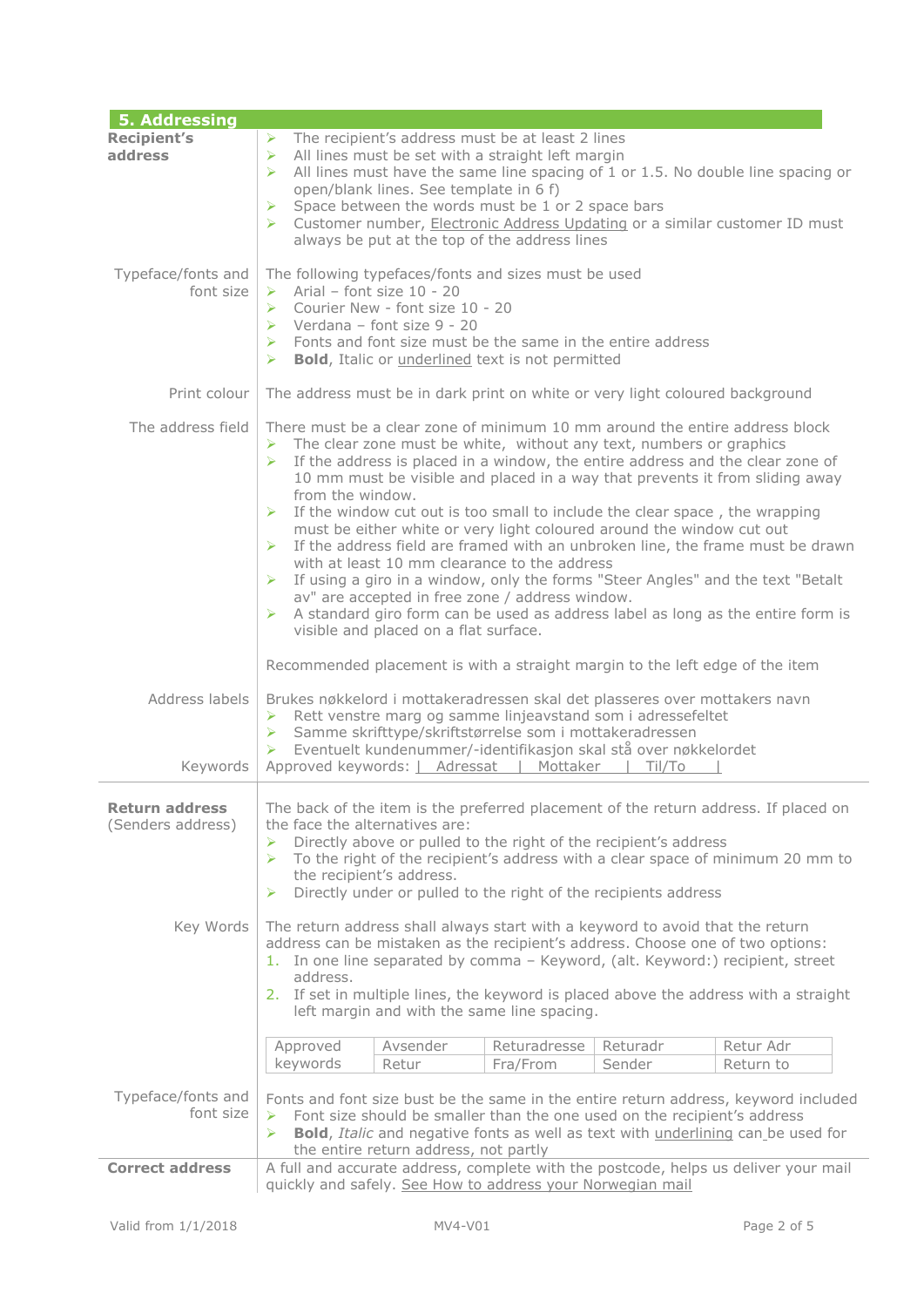## **6. Templates**

**a) The preferred placement of the return address is at the back** 



**b) Return address on the face, preferably in one line**

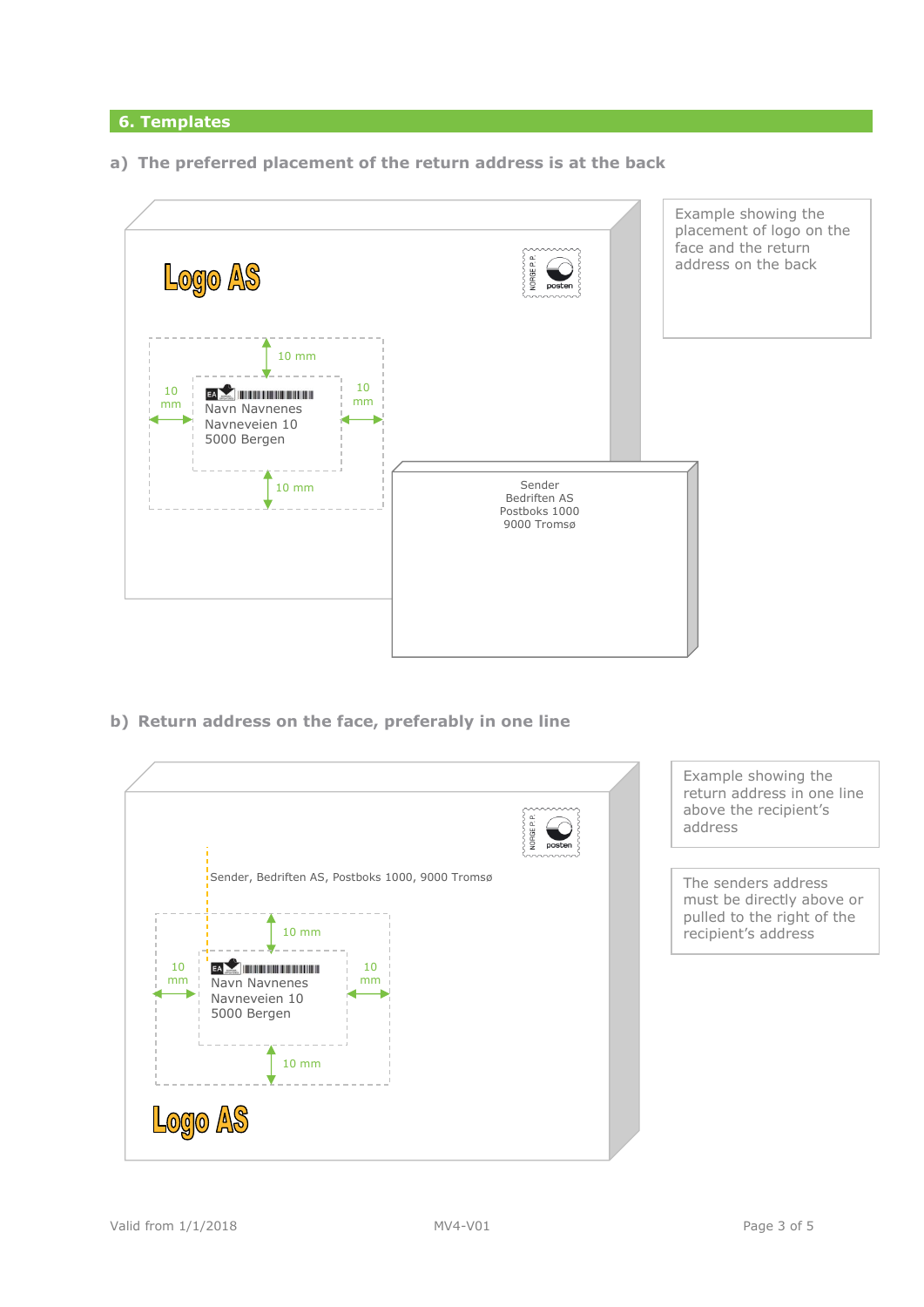

# **c) The return address can be placed to the right of the recipient's address**

Example showing the return address set in multiple lines and placed to the right of the recipient's address. Note the clear space of 20 mm between the two addresses. If using both a keyword and a customer no/ID, the latter shall be placed above the keyword.

## **d) Recipient's address in a frame and return address in multiple lines above**